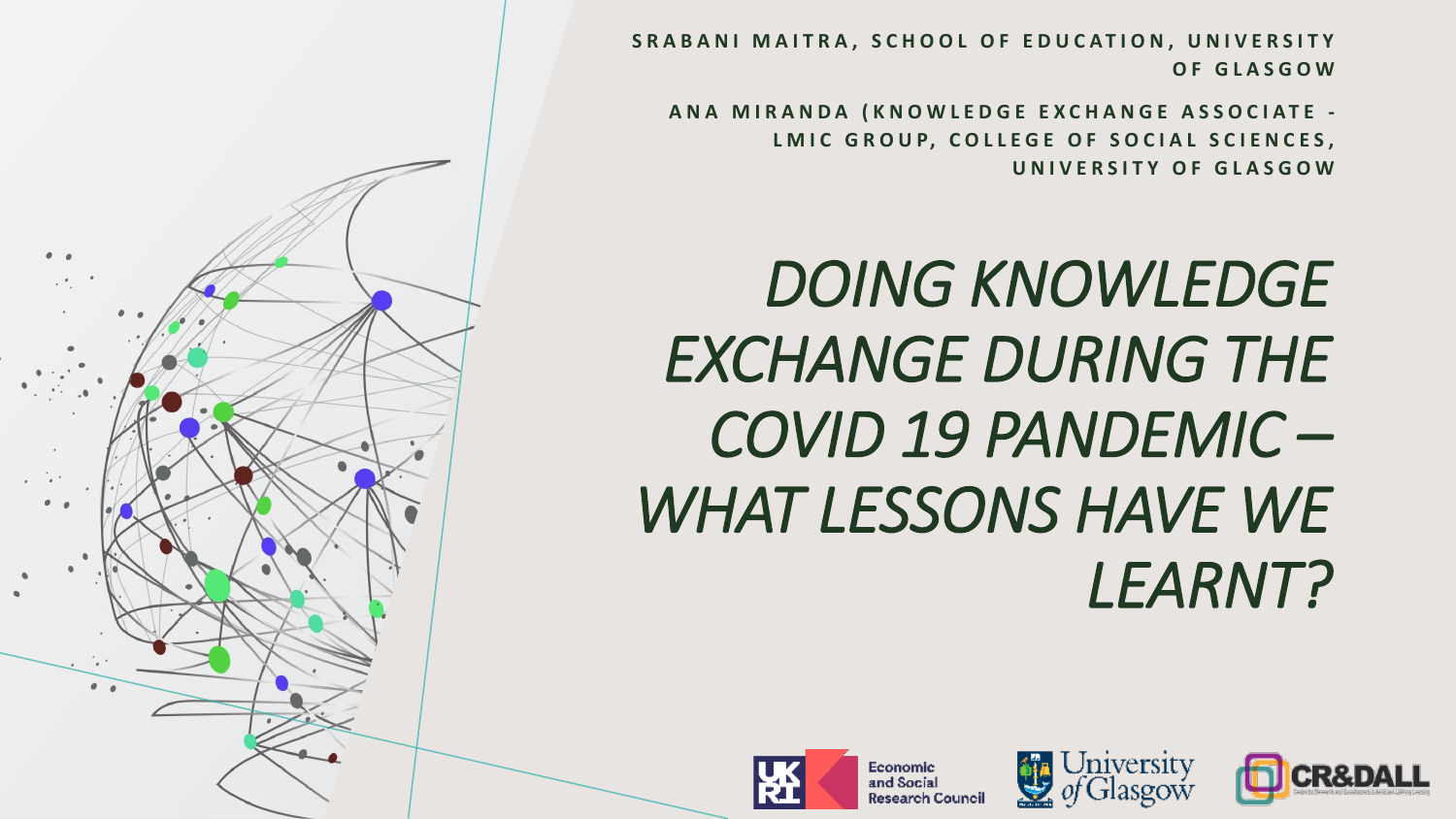### *THE PANDEMIC*

- Distressing impacts of the pandemic
- Affected low- and middle-income countries with a concentration of 83% of the global population (Kola et al., 2021)
- Deleterious effects on low income, racial/ethnic minorities and women

**Rethink the importance of knowledge exchange and visualise collaborative engagements with our partners in the LMIC countries**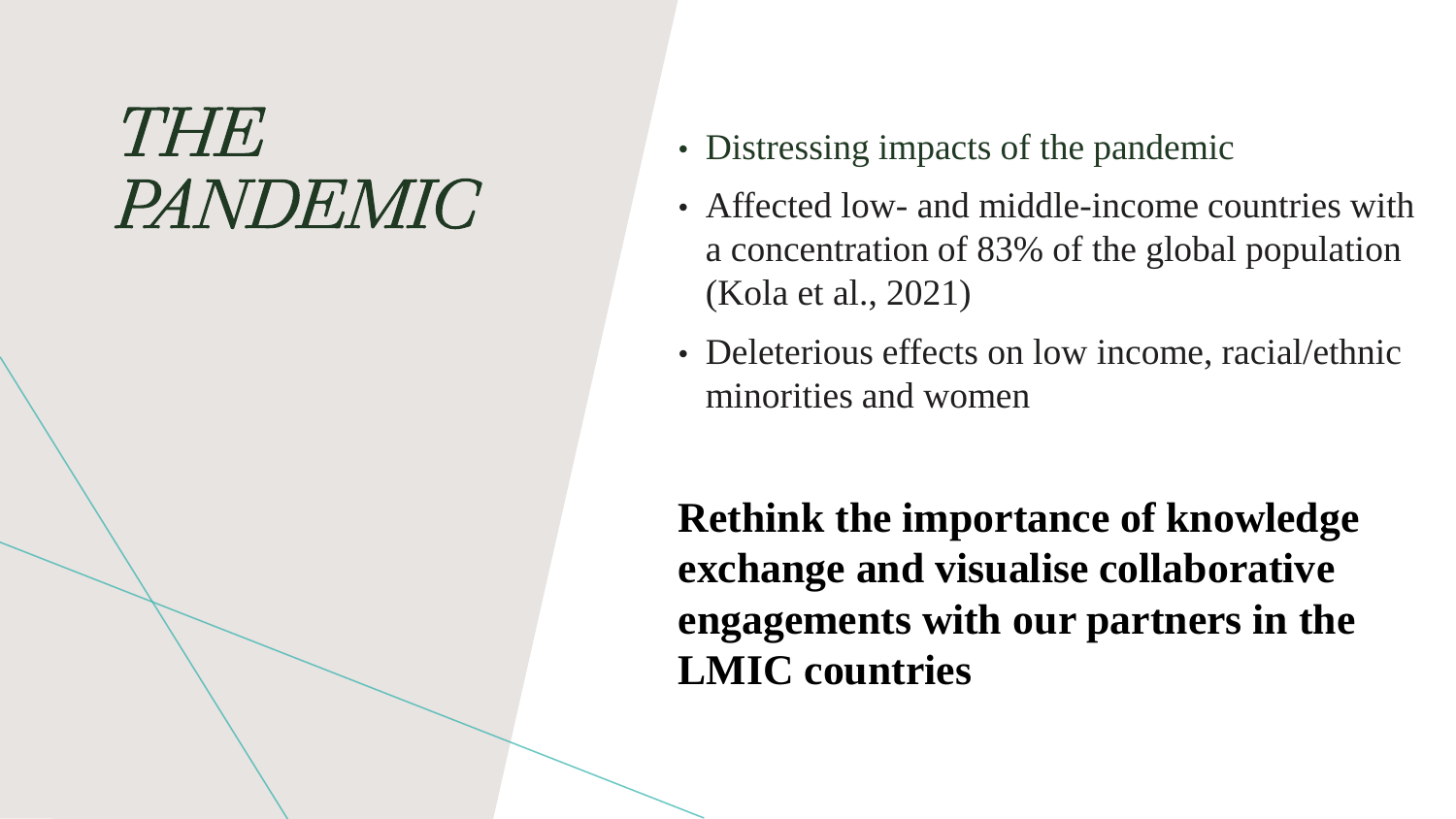## *DEFINING KNOWLEDGE EXCHANGE (KE)*

#### **Deliver "positive impacts on societies" by**

- 'deepening strategic relationships'
- 'brokering new collaborations', in particular with socioeconomically disadvantaged communities
- 'creating space' for new research priorities
- nurturing and developing relationships with impact partners

(CoSS Research and Knowledge Exchange Strategy 2020-2024)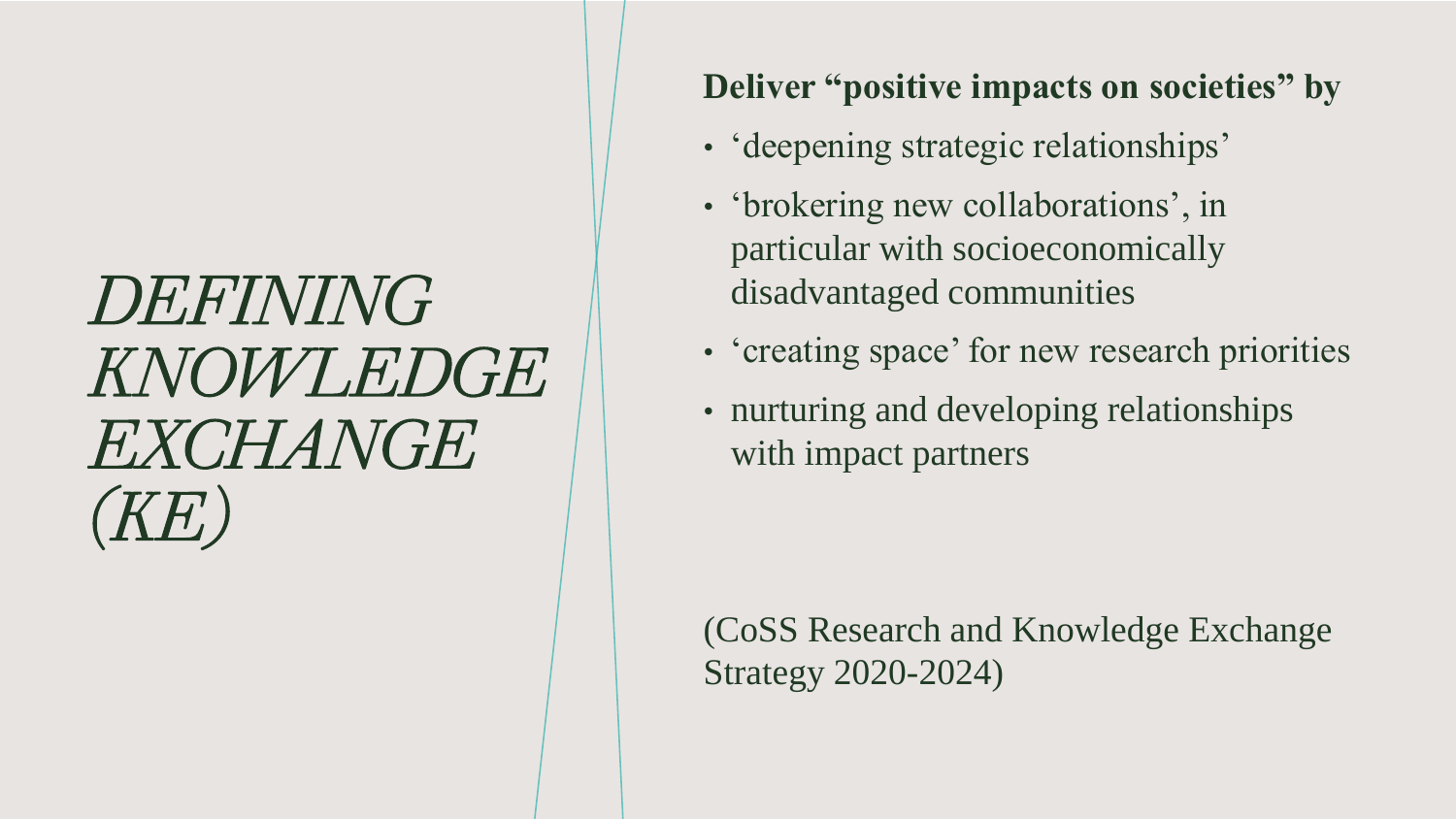### $KH'$ *DURING THE PANDEMIC*

- KE with/within LMIC countries cannot be a linear, top-down process
- KE should take into consideration continuing neo-colonial imperatives, geopolitical hierarchies, regional underdevelopment and cultural differences (Levander and Mignolo, 2011)
- Pandemic has further exacerbated the diverse economic, social and political inequalities that are differentially experienced

Need to find **"productive pathways"** and **"contact points"** for new modes of scholarly exchange that can work against the harrowing consequences of the pandemic (Levander and Mignolo, 2011)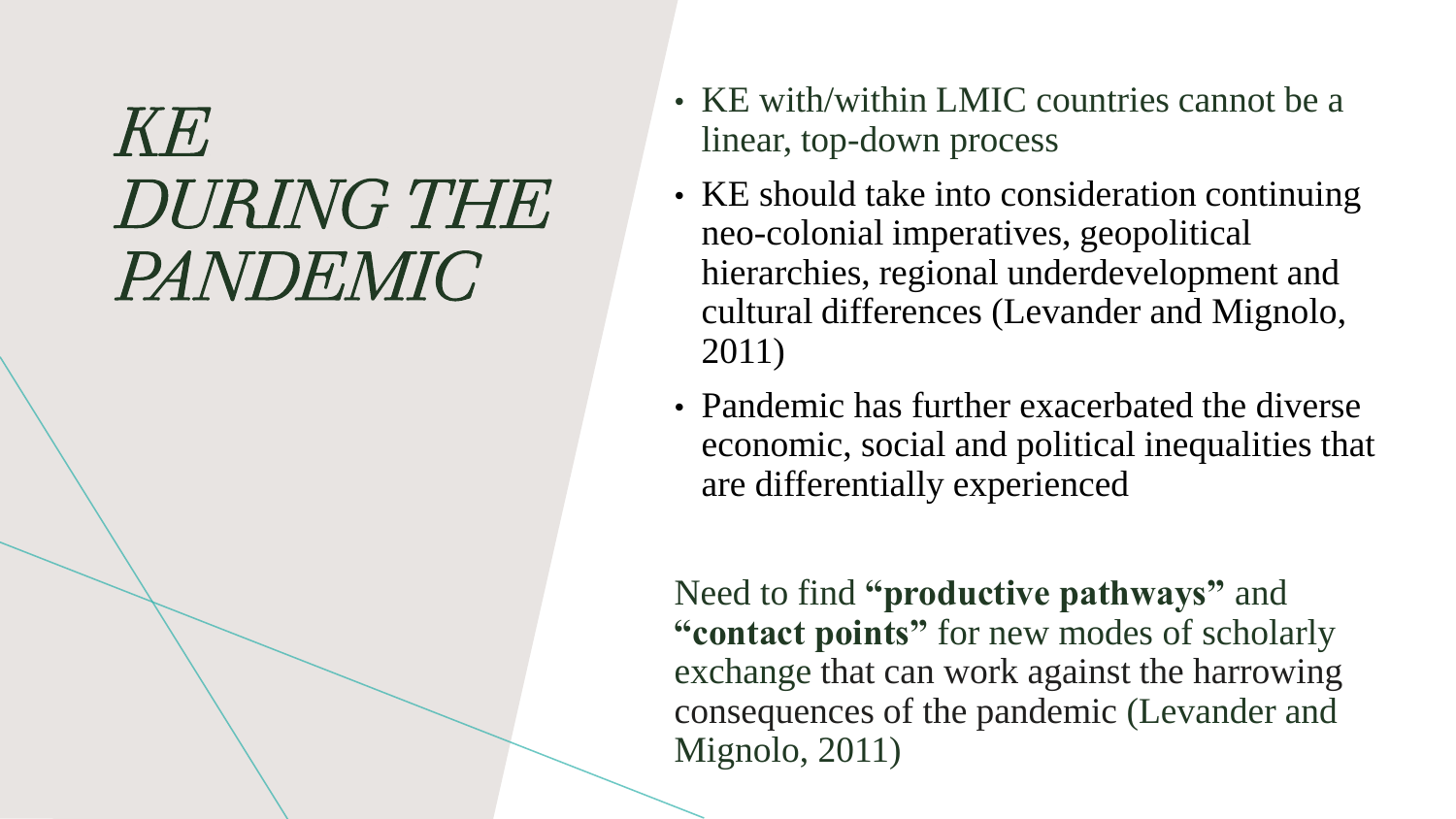#### *OBJECTIVES*

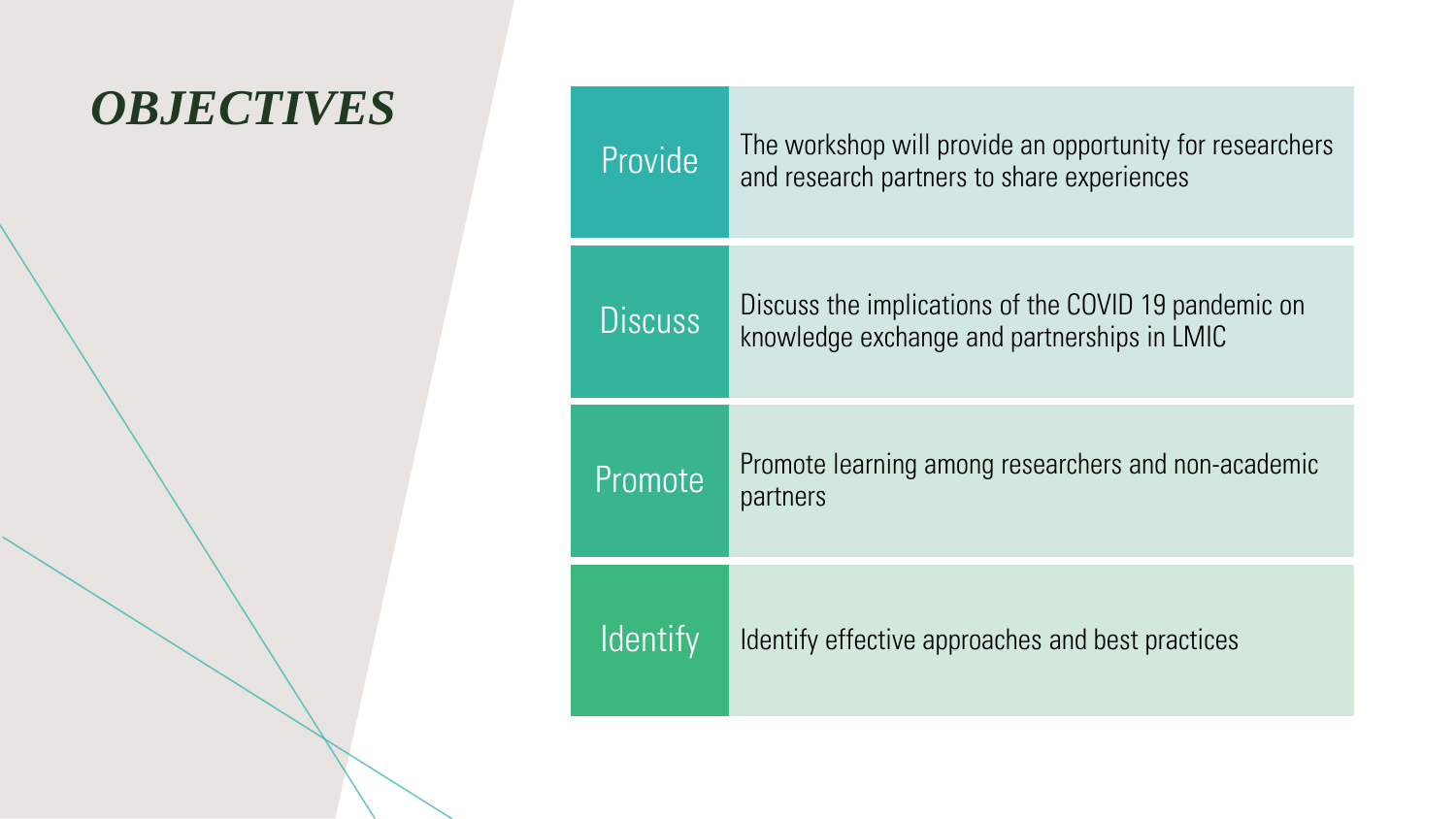#### *SPEAKERS* Dr Raul Valdes-Cotera - Senior

Programme Specialist and Programme Manager of the UNESCO Global Network of Learning Cities/UNESCO Institute for Lifelong Learning (Germany)

Dr Kaustuv Kanti Bandyopadhyay– Director at Participatory Research in Asia (India)

Prof Charles Nherera – University of Zimbabwe / UKRI International Panel Member (Zimbabwe)

Prof Mario-Delos Reyes – Dean at the University of the Philippines School of Urban and Regional Planning /International Co-Investigator for the GCRF Centre for Sustainable, Healthy, and Learning Cities and Neighbourhoods (Philippines)

Dr Barbara Read - Reader in Gender and Social Inequalities, School of Education, University of Glasgow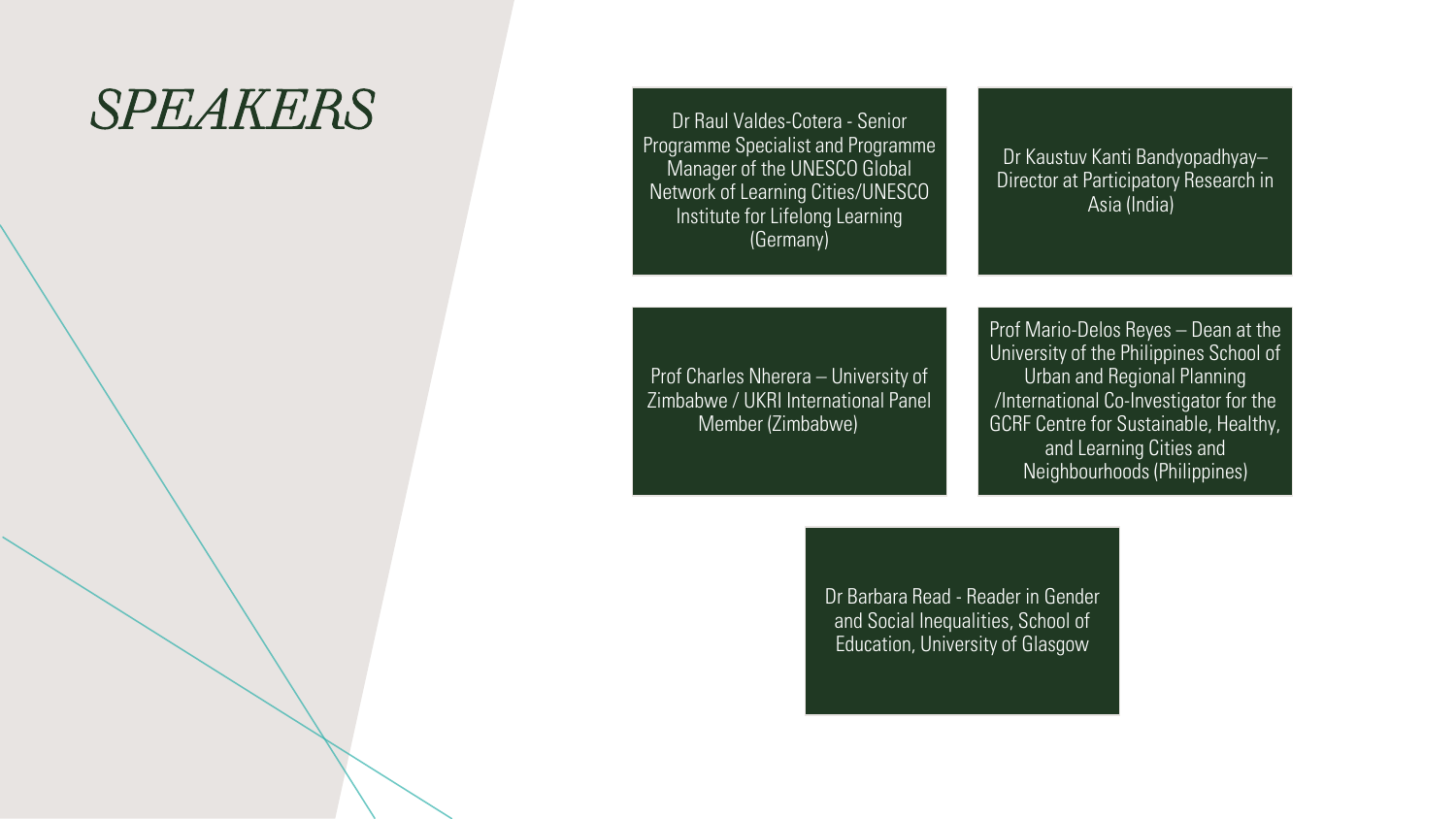#### *WORKSHOP FORMAT*

Break 5 mins

3 x presentations (30 mins)

Break out room discussion (30 mins)

Introduction and 2 x presentations (30 mins)

Break out room discussion (30 mins)

Presentation and concluding remarks (10 mins)

The discussions from the breakout rooms will be summarised in a document and submitted to workshop participants for feedback. The final version will be presented as a guide which will be shared with stakeholders working in LMIC.